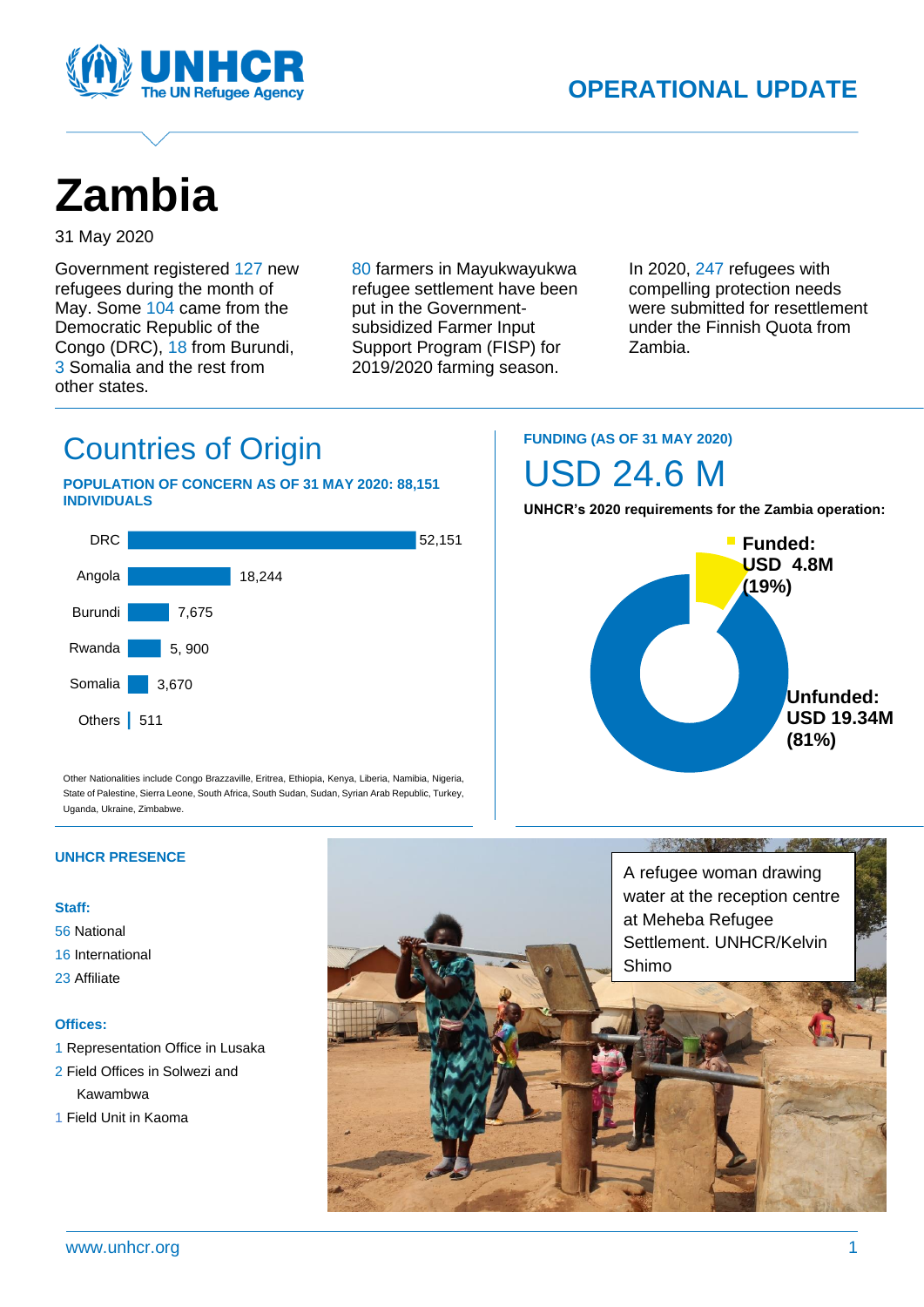

## Working with Partners

- UNHCR, the UN Refugee Agency, works closely with the Office of the Commissioner for Refugees (COR) in the Ministry of Home Affairs (MHA) and other key government line ministries.
- UNHCR also works in partnership with the United Nations Country Team (UNCT) and I-NGOs, such as Action Africa Help, Plan International, Caritas Czech Republic, CARE International and World Vision Zambia.
- Most of the international non-governmental organizations (INGOs) and UN agencies provide community-based protection and basic assistance to refugees from the Democratic Republic of the Congo in Mantapala settlement, northern Zambia.
- The Government of Zambia, UNHCR and partners also provide community-based protection and basic social support to persons of concern in Lusaka as well as the older refugee settlements of Meheba and Mayukwayukwa, in Western and North Western Provinces.
- The coordination and management of all refugee settlements is led by the Government, specifically the Office of the Commissioner for Refugees (COR), which takes the lead in coordinating and managing the settlements, including efforts of the Government, UNHCR and other partners directed at addressing refugee needs. This mandate is inscribed in the Refugee Act (Act No. 1 Of 2017).

# Main Activities

#### **Protection**

- As of the 31 May 2020, Zambia hosted 88,151 persons of concern (PoC), including 60,136 refugees, 4,708 asylum-seekers and 23,307 others of concern (5,064 Rwandans and 18,243 Angolans).
- During the month on May, 127 new arrivals, 58 in-situ and 24 births were registered, bringing the total of new persons of concern in 2020 to 2,075. The newly registered individuals in May came from Burundi, DRC, Eritrea and Somalia.
- Breakdown of PoC figures by location in Zambia are as follows:
	- o Mantapala: **14,128** individuals (14,127 refugees and one asylum-seeker).
	- o Meheba: **27,318** individuals (17,593 refugees, 412 asylum-seekers and 9,313 others of concern).
	- o Mayukwayukwa: **16,285** individuals (9,852 refugees, 44 asylum-seekers and 6,389 others of concern).
	- o Urban Lusaka and Ndola: **18,016** individuals (12,964 refugees, 4,251 asylum-seekers and 801 others of concern).
	- o Self-Settled (Government estimate): **12,404** individuals (5,600 refugees and 6,804 others of concern).
- During the last week of May 2020, staff from COR and UNHCR undertook a joint border monitoring mission covering all reception centres in the regions of Luapula and Northern Provinces. A total of 53 asylum-seekers all from the DRC arrived within that week and were hosted at three of the five reception centres, bringing the total of arrivals in the two provinces in May to 66. Most of the new arrivals (74 per cent) originated from South Kivu.
- In Meheba refugee settlement, UNHCR conducted training on sexual and gender-based violence (SGBV), referral pathways and prevention of sexual exploitation and abuse (PSEA) for 24 SGBV Monitors (12 Congolese, five Zambian, four Angolan, two Rwandan, one Burundian). The SGBV Monitors were provided with masks, sanitizers and PSEA learning materials to safely continue community awareness-raising on SGBV and PSEA during the COVID-19 pandemic.
- UNHCR and the Ministry of Community Development and Social Services (MCDSS) jointly held a consultation with the groups of community mobilisers to discuss SGBV issues pertinent to SGBV prevention in Meheba and Mayukwayukwa. The dialogue will continue over the course of a year with the aim of promoting men's participation in SGBV through revamping the Men's Network.
- In Mantapala settlement, UNHCR selected 666 persons with specific needs (PSNs) to begin receiving cashbased-intervention (CBI).
- UNHCR established protection hotlines for the settlements and at country-level, to help refugees swiftly report protection-related complaints in view of COVID-19 and any SGBV or SEA incidents.
- Following the outbreak of COVID-19 in Zambia, over 300 personnel were trained in COVID-19 prevention and awareness in the three settlements and Lusaka. A total of 5,000 information, education and communication materials developed by UNHCR and partners were distributed to refugees and their Zambian hosts to raise awareness about COVID-19.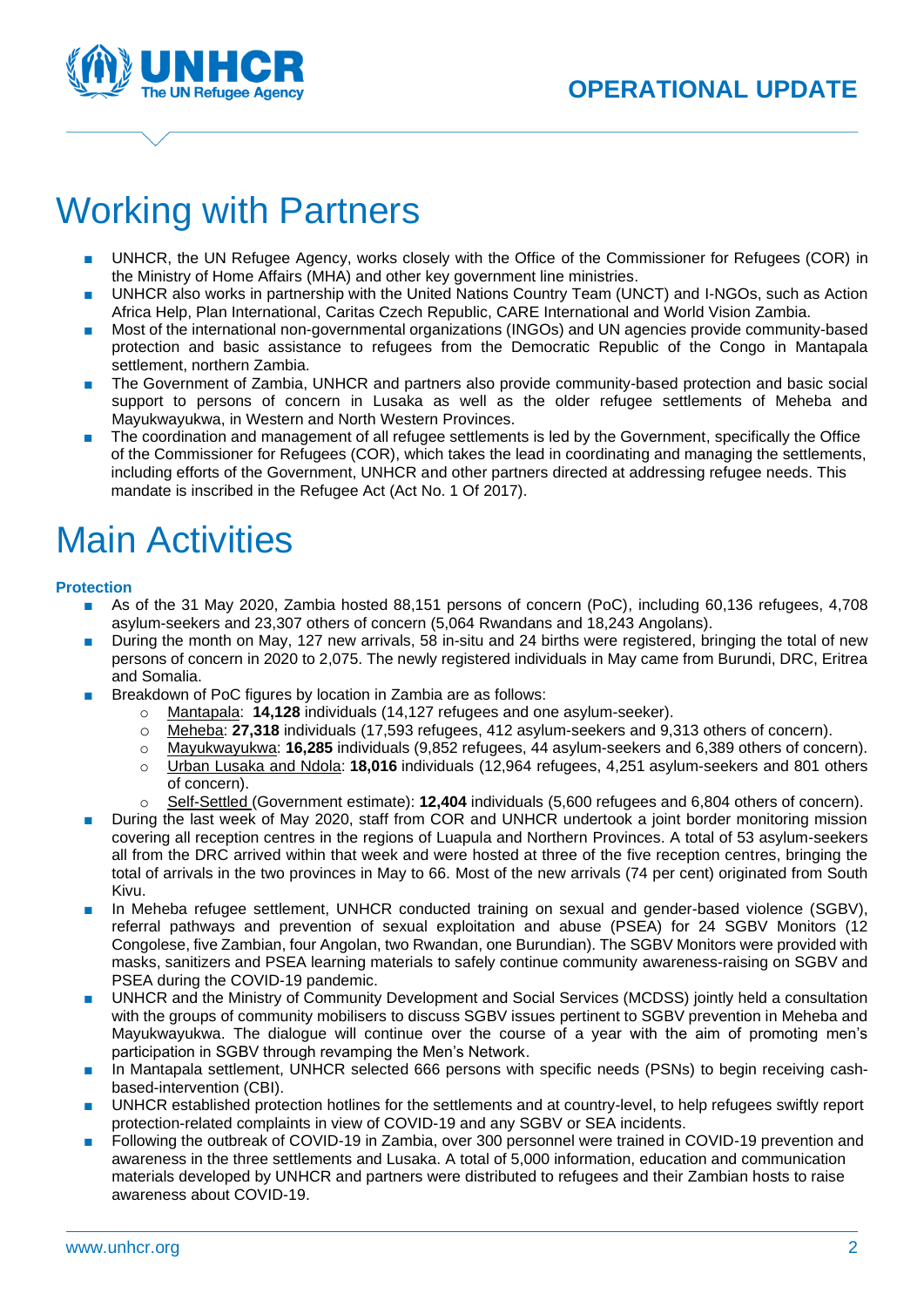

#### **Education**

- UNHCR Zambia has been involved in the UN Flash Appeal, highlighting the needs of refugee and asylumseeker children in terms of education and inclusion as a vulnerable group. UNHCR involvement in the Education Working Group ensures that UNHCR further joins discussions with Ministry of General Education on the continuation of education during the COVID-19 response.
- UNHCR received \$40, 000 to support secondary education enrolment in Mantapala settlement, having submitted a proposal to Headquarters in May 2020. The funding will support Internet Communication Technology (ICT), science lab equipment, English literacy material and capacity building of teachers.

#### **Health**

- During the month of May, activities related to COVID-19 prevention, preparedness and response were implemented in the settlements in addition to provision of regular essential health services.
- There was a high level of collaboration and coordination on COVID-19 management between District authorities, particularly the District health offices and other stakeholders towards administering quarantine protocols, awareness-raising, monitoring and compliance with established prevention measures.
- Essential drugs were sourced from within Zambia and site-specific Contingency Plans for COVID-19 for all three settlements were finalized, with support from the Regional Bureau in South Africa (RBSA), as well as District Health Authorities where refugee settlements are situated.
- Ahead of the resumption of classes for pupils in examination grades on 1 June, after being closed due to COVID-19, simulation exercises were conducted in the three refugee settlements to ensure lessons are conducted in COVID-19 compliant environments.

#### **Food Security and Nutrition**

- In Mantapala settlement, 111.383 MT food commodities comprising maize meal and beans at half rations, corn soya blend and salt at full rations and vegetable oil at quarter ration, were distributed to 12,238 refugees (6,101 females, 6,227 males). 1.980 MT was dispatched to border reception centres in the north for an anticipated 300 new arrivals in the following three months.
- 236 PSNs were assisted by community volunteers to obtain food directly at their homes.
- WFP rolled-out its cash-based transfer (CBT) for 1,521 refugees (316 households) in Mantapala settlement.
- In Mayukwayukwa refugee settlement, the Ministry of Agriculture has approved participation of 80 refugees (54 males and 26 females) in the Government-subsidized Farmer Input Support Program (FISP) for 2019/2020 farming season through Kaoma District Agriculture Co-ordinator's Office (DACO) office.

#### **Water and Sanitation**

- Following the outbreak of COVID-19, barrier gates with handwashing facilities were established in the three settlements, as well as the transit centre in Lusaka. Furthermore, hygiene promoters were recruited to control the movements and screening of those entering the settlements.
- In Mantapala settlement, 30 hygiene promotors (20 Congolese and 10 Zambians) continued to provide community hygiene sensitization three days in a week (Monday, Wednesday and Fridays).

#### **Shelter/ NFIs and logistics**

- In Mantapala settlement, most of the infrastructure for public institutions (classrooms, health post, registration and distribution centres, police posts, inter-agency offices, main market, SGBV safe house and seven out of 12 teacher houses are being completed.
- In Mantapala settlement, out of 4,029 households only one per cent of households are living in permanent shelters constructed with burnt bricks, cement and iron sheet, while 99 per cent are either in transitory or temporary shelters.

#### **Camp Coordination and Camp Management**

- Accordingly, Zambia has since 2018 adopted the mainstreaming approach when dealing with UNHCR regarding refugee-related matters. The approach requires that all the line ministries (including Agriculture, Health, Education and Community Development and Social Services), among others, operating in the settlement or providing services to refugees collaborate with COR as an interlocutor for UNHCR. This approach represents a paradigm shift in the way GRZ works and collaborates with UNHCR.
- This shift is in line with and reinforces GRZ's shift from sectoral to multi-sectoral and outcome-based programming as embedded in the 7th National Development Plan. The approach is also in line with the Zambia-United Nations Sustainable Development Partnership Framework, which governs the how the United Nations in Zambia aligns with and supports the Zambian government in delivering development, and aligns with the Comprehensive Refugee Response Framework, as embedded in the Global Compact on Refugees.
- Coordination of the different sectors and partners is managed through bi-monthly and monthly interagency meetings at field and at a country level in Lusaka using the Refugee Coordination Model (RCM). This interaction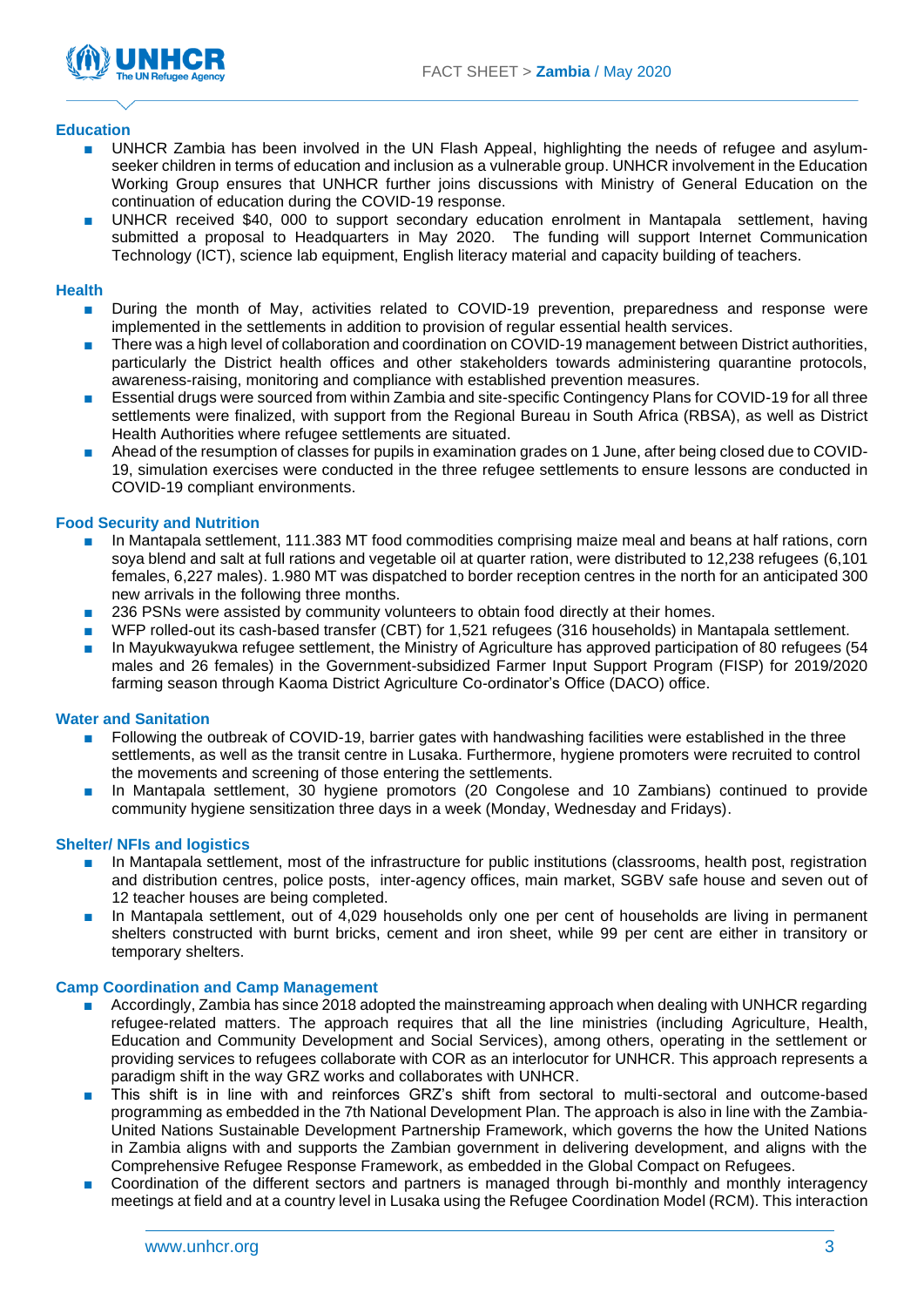

is further strengthened through sectoral and bilateral stakeholder interactions. UNHCR remains the primary interlocutor and lead agency for refugee matters among the UN family.

To respond to the Congolese refugee emergency in a holistic and coordinated manner, the Government of the Republic of Zambia has established an Inter-Ministerial Committee (IMC) composed of key line ministries. The Committee remains valid and active post-emergency.

#### **Access to Energy**

Refugees in all three settlements continue to rely on firewood, candles, solar panels and battery powered energy for lighting and related domestic use.

#### **Community Empowerment and Self-Reliance**

- UNHCR convened and facilitated the establishment of a country-level Poverty Alleviation Coalition (PAC -Zambia), mirroring the Global PAC steered by UNHCR and the World Bank (WB). Membership of PAC- Zambia consists of UNHCR, and implementing partners Caritas Czech Republic (CCR), Self Help Africa (SHA), World Vision International (WVI) and Trickle Up.
- Separately, UNHCR facilitated submission of energy and bee-farming value chain proposals by two private sector partners, supported by CCR, to funding calls for private sector entities, for an innovation project award by SNV – Zambia. The proposals target refugees and host community members in the settlements. Innovations Against Poverty (IAP) has challenged the private sector to develop innovative products, services, and business models that can contribute to the fight against poverty, unlock their entrepreneurial potential, catalyse inclusive growth, and fuel more sustainable economic development. IAP provides funding to companies that engage the urban and rural low-income population as innovators, entrepreneurs, producers, consumers, or distributors.
- UNHCR, jointly with CCR and other partners mobilized and facilitated engagement of refugees in the COVID-19 response. Over 100 skilled refugee and host community tailors in the three settlements and in Lusaka were contracted to produce 55,000 non-medical face masks distributed to both refugee and host community learners and other vulnerable people within the communities.
- UNHCR jointly with partners facilitated access to market information for farmers currently harvesting maize and soya beans in the three settlements.

#### **Durable Solutions**

The Resettlement Quota for Zambia for 2020 is 240 Individuals to be submitted to Finland. As of end of May 2020, 247 individual refugees with compelling protection needs were submitted under the Finnish Quota; thus, this quota was effectively met despite the COVID-19 related case processing challenges. These individuals are undergoing adjudication by Finland for resettlement consideration.

### External / Donors Relations

UNHCR is grateful for the critical support provided by donors that have contributed specifically to the Zambia operation in 2020 with special thanks to (in \$ USD) **European Union (1,196,607), Japan (467,927), Czech Republic (862,441) and the United Nations Trust Fund for Human Security (32,100)** and to all donors giving unearmarked and softly earmarked funds.

#### OTHER SOFTLY EARMARKED CONTRIBUTIONS FOR UNHCR's GLOBAL OPERATIONS | USD

Germany 47 million | United Kingdom 24.8 million | United States of America 21.9 million | Denmark 14.6 million | Private donors USA 12.6 million | Canada 10.2 million | Sweden 4 million | Private donors Japan 3.5 million | Private donors Germany 3.5 million | Private donors Australia 3.4 million | Ireland 3.3 million | Finland 3.3 million Iceland

#### UNEARMARKED CONTRIBUTIONS FOR UNHCR's GLOBAL OPERATIONS | USD

Sweden 76.4 million | Norway 41.4 million | Netherlands 36.1 million | Denmark 34.6 million | Private donors Spain 33.1 million | United Kingdom 31.7 million | Germany 25.9 million | Switzerland 16.4 million | Private donors Republic of Korea 13.9 million

Notes:

- Contributions to Zambia are shown by the earmarking modality as defined in the Grand Bargain.
- The percentage funded (19%) and total funding amount (\$4,786,578) are indicative. This leaves an indicative funding gap of \$19,834,912 representing 81% of the financial requirements.

#### **CONTACTS**

**Pierrine Aylara**, Representative, aylar[a@unhcr.org,](file://///psf/TRAVAUX/8715%20-%20UNHCR%20WORD%20V2013/BUREAUTIQUE/annexe/name@unhcr.org) Tel: +260 977862000/1, Cell +260 977471613